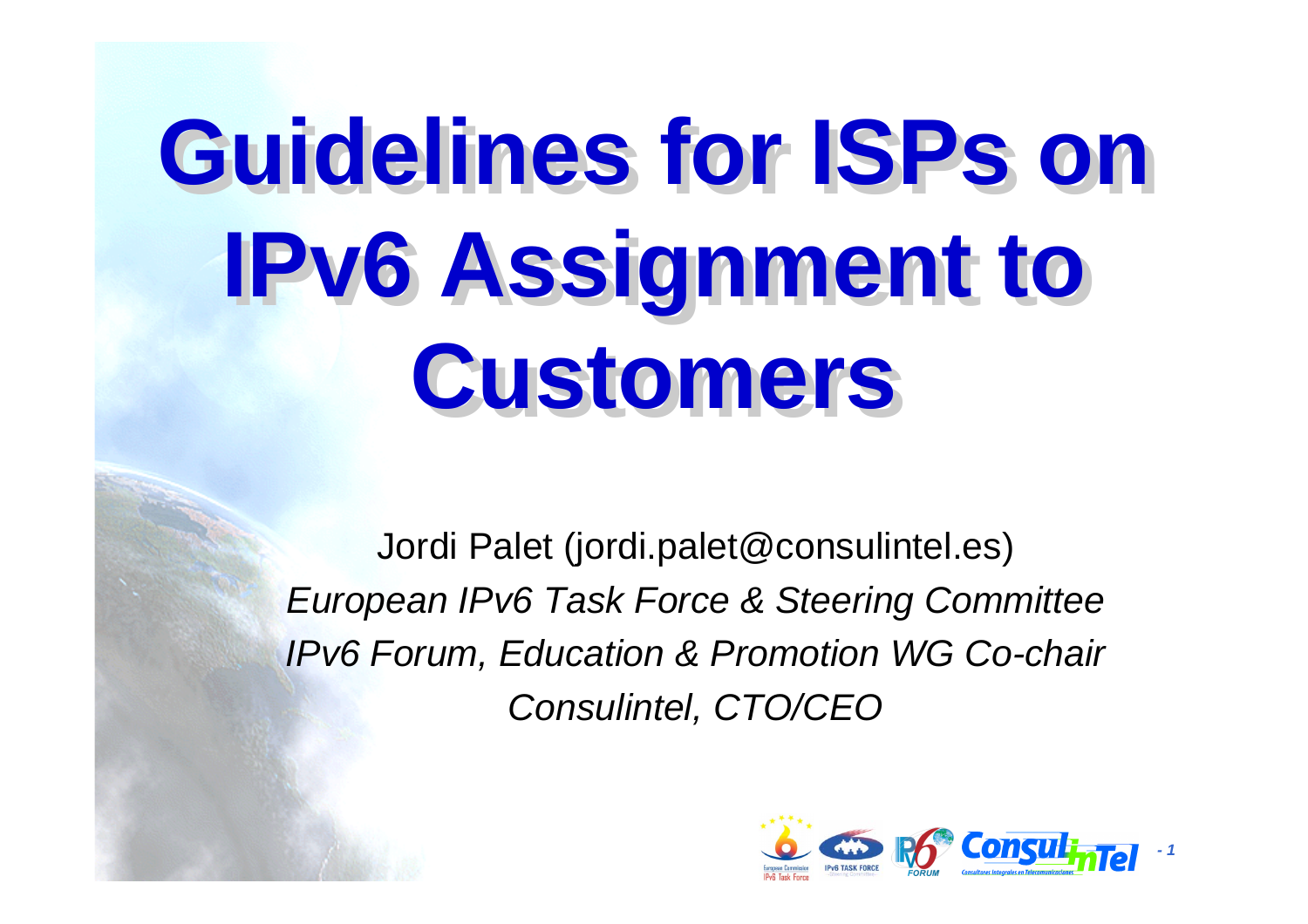### **Introduction & Background Introduction & Background**

- Summarizes Several documents from IETF & RIRs policies
- $\bullet$  IPv6 address:
	- 64 bits of "network number" + 64 bits of "host number"
	- subnets come from the network part
- Providing a /48 to every subscriber doesn't represents a waste of address space
	- Number of /48 prefixes in the Global Unicast Address prefix (001): 245 = 35.184.372.088.832 (35 trillion)
- No shortage of /48 prefixes is foreseen
	- Enterprise and individual subscribers expect to be able to connect to the network multiple always-on devices (fixed and mobile)
- The need for subneting is a required feature
	- Separate networks because different departments, SOHO where home and office network share the same access, etc.
- Subscriber requires a site prefix
- •Renumbering is not a solution when networks grow

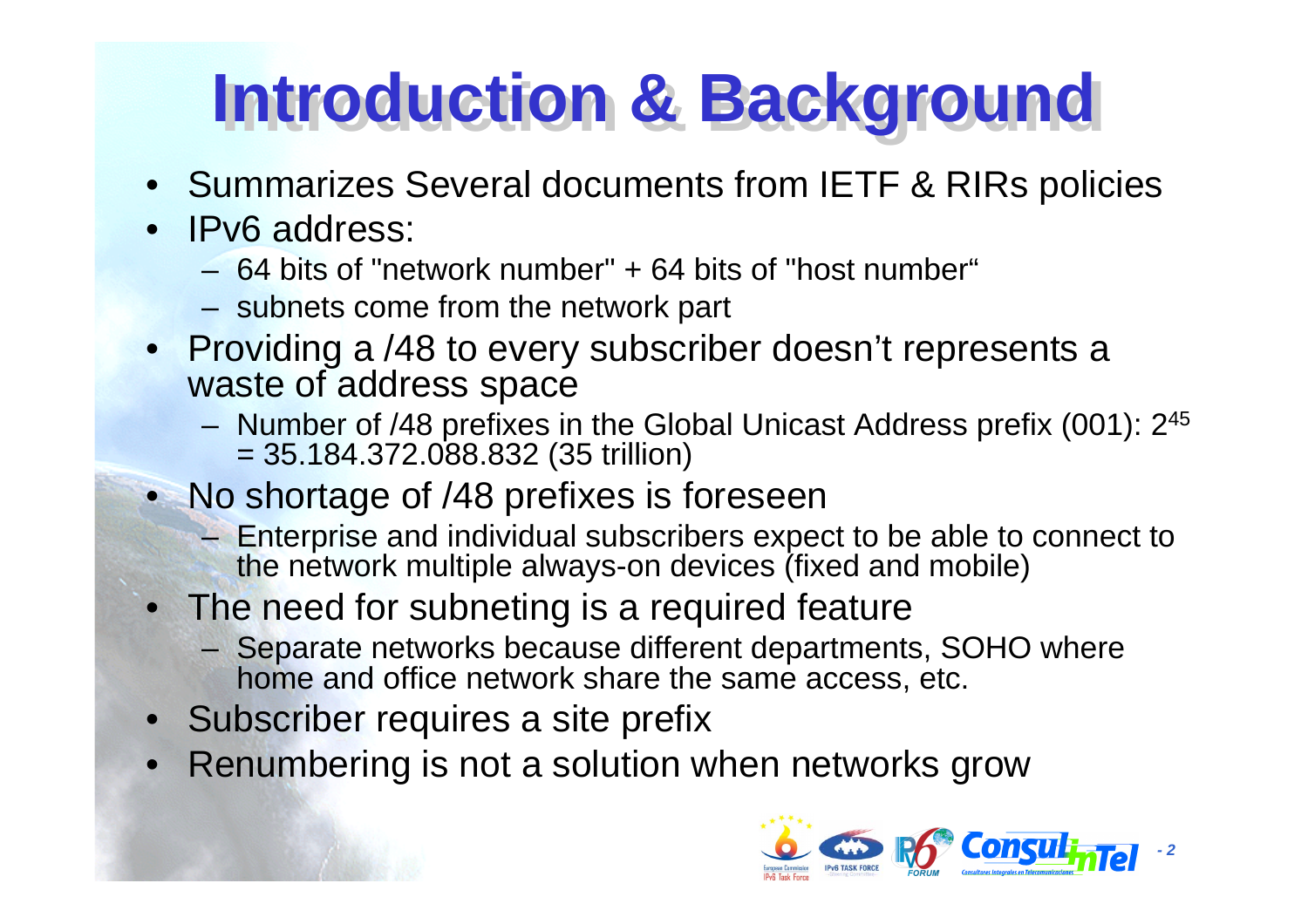#### **IPv6 Prefix Assignment Guidelines IPv6 Prefix Assignment Guidelines**

- •Default allocation policy is /32 (65.535 /48)
	- Bigger allocations also possible
- •ISPs should keep the following allocation practices:

| <b>Prefix</b> | <b>General Case</b>                                                                                     | <b>Examples</b>                                                                          |
|---------------|---------------------------------------------------------------------------------------------------------|------------------------------------------------------------------------------------------|
| 147           | Very large subscribers                                                                                  |                                                                                          |
| /48           | General case, except for very large subscribers                                                         | Home network subscribers (on-demand and always-on),<br>SOHO, small and large enterprises |
| /64           | When it is known that one and only one subnet is needed and for sure<br>not required more in the future | Mobile networks (vehicles, mobile phones)                                                |
| /128          | When it is absolutely known that one and only one device is connecting                                  | Single PCs (no additional need to subnet), dial-up cases                                 |

#### •In order to balance:

- IPv6 address space conservation practices
- network administration
- deployment/growth expectations
- avoidance of renumbering
- scaling inefficiencies

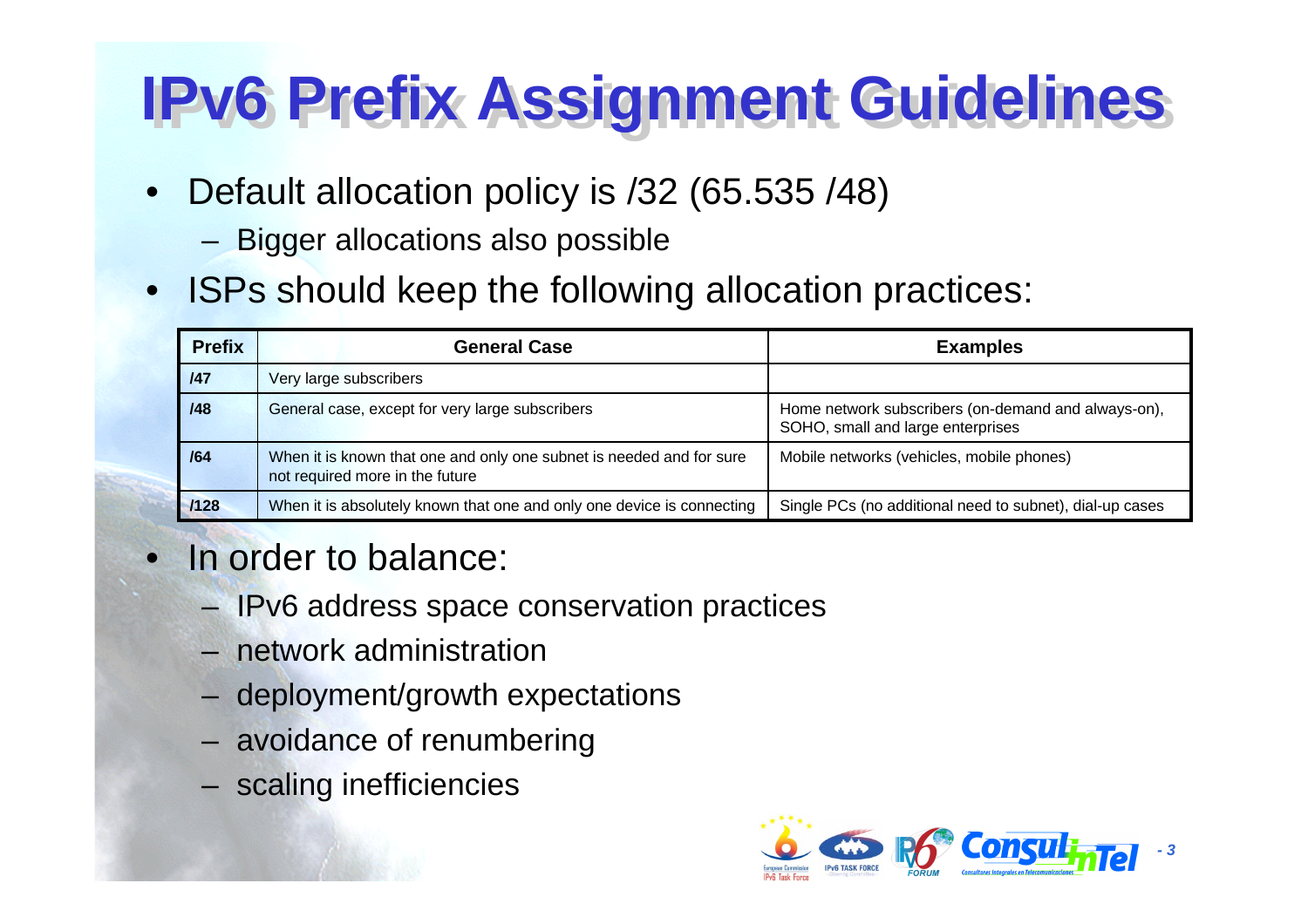## **Why Allocate Smaller Prefixes ? Why Allocate Smaller Prefixes ?**

- Allocation of several /32s to ISPs (or several /48s to customers) is not convenient:
	- **Hart Committee Committee** - Increase size of the routing tables
	- Other issues
- Consequently, whenever necessary or expected:
	- Smaller prefixes should be allocated with no restrictions
		- There are several already allocates, from /20 to /31

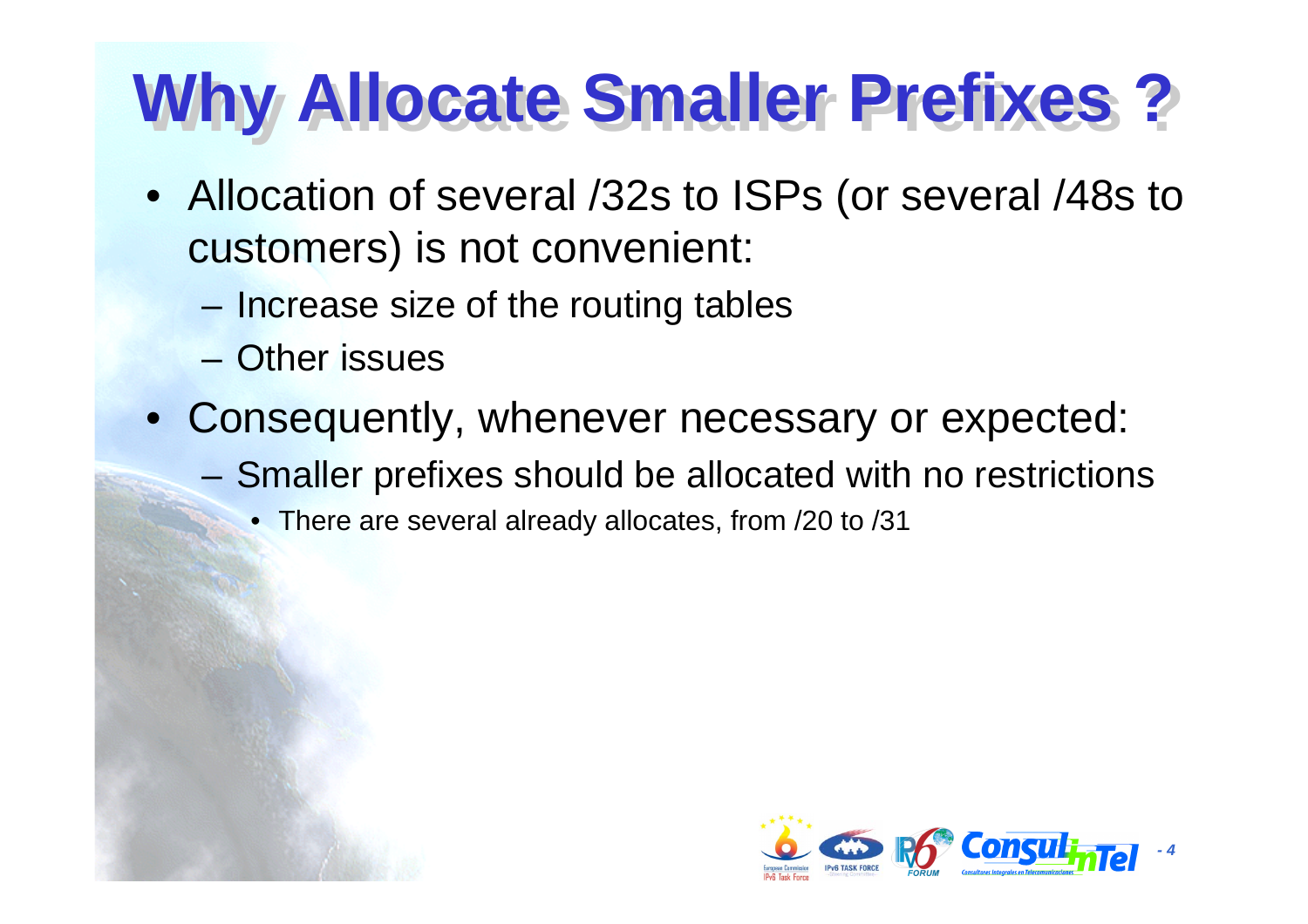#### **References References**

- The complete document available at:
	- http://www.europe.ipv6tf.org/PublicDocuments/guideline s\_for\_isp\_on\_ipv6\_assignment\_to\_customers\_v1\_2.pdf

| <b>Document</b>                                               | URL                                                       |
|---------------------------------------------------------------|-----------------------------------------------------------|
| IAB/IESG Recommendations on IPv6 Address Allocations to Sites | ftp://ftp.rfc-editor.org/in-notes/rfc3177.txt             |
| IPv6 Address Allocation and Assignment Policy (RIPE)          | http://www.ripe.net/ripe/docs/ipv6policy.html             |
| IPv6 Address Allocation and Assignment Policy (ARIN)          | http://www.arin.net/policy/ipv6_policy.html               |
| IPv6 Address Allocation and Assignment Policy (APNIC)         | http://www.apnic.net/docs/policy/ipv6-address-policy.html |
| IPv6 Address Allocation and Assignment Policy (LACNIC)        | http://lacnic.net/en/ipv6.html                            |